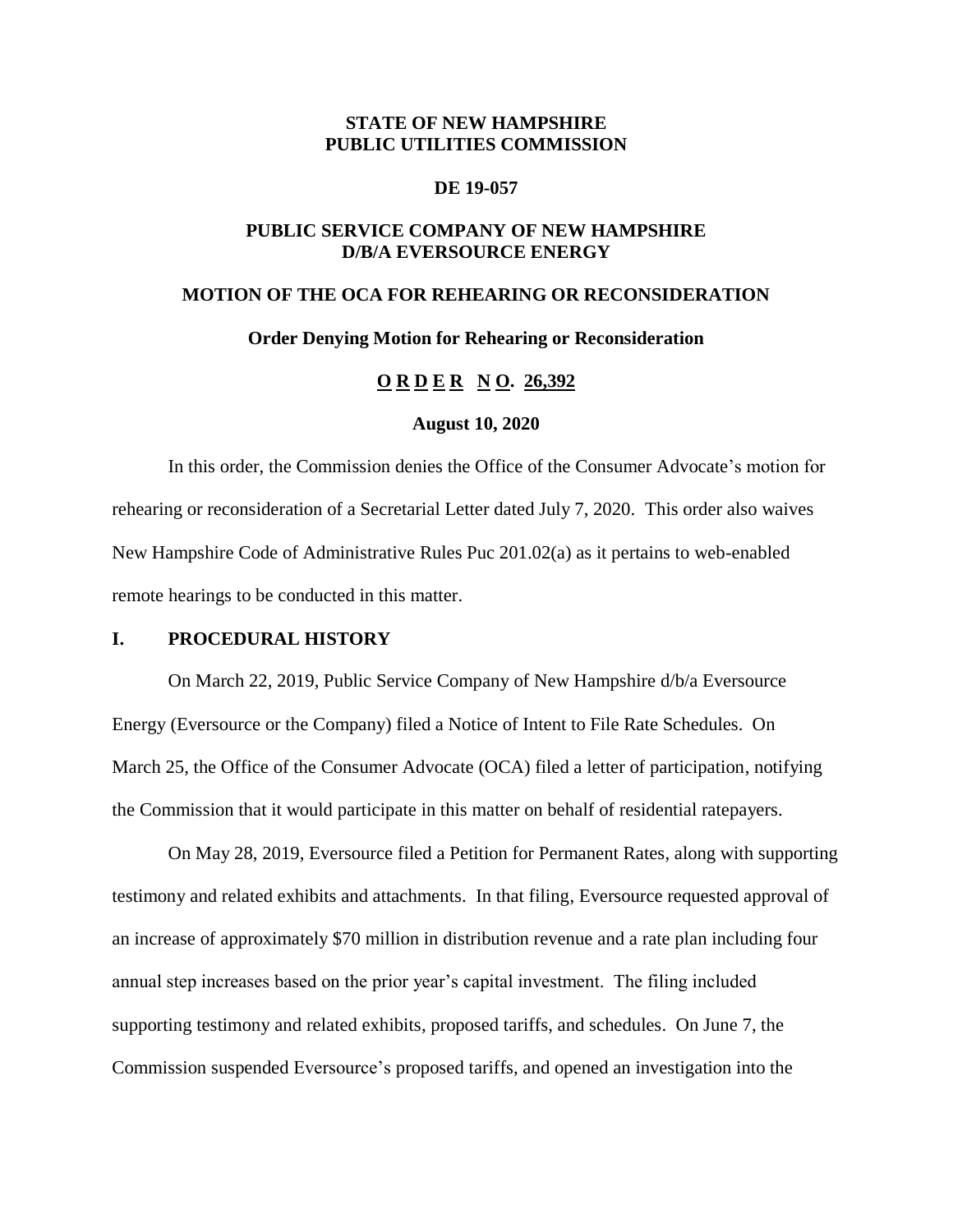proposed increase in distribution revenue and distribution rates. *See Public Service Company of New Hampshire d/b/a Eversource Energy*, Order No. 26,256 (June 7, 2019).

On March 13, 2020, as a result of the intervening Novel Coronavirus (Covid-19) pandemic, Governor Sununu issued Executive Order 2020-04 declaring a state of emergency. Ordering clause eight of Executive Order 2020-04 stated "[s]tate and local government bodies are permitted and encouraged to utilize the emergency meetings provision of RSA 91-A to conduct meetings through electronic means while preserving, to the extent feasible, the public's right to notice of such meetings and ability to observe and listen contemporaneously."

On March 23, the Governor issued Executive Order #12, pursuant to Executive Order 2020-04, (Executive Order #12) suspending the requirements in RSA 91-A:2, III(c)-(d). Those provisions otherwise require physical presence of a quorum of a public body unless immediate action is imperative, and that each part of the meeting be audible at the location specified in the meeting notice. Pursuant to those orders, the Commission has regularly utilized the WebEx videoconference platform to conduct web-enabled remote meetings and hearings since early April.

On April 24, 2020, the Governor issued Exhibit D to Executive Order #29, pursuant to Executive Order 2020-04 (Executive Order #29, Ex. D), extending the Commission's authority to suspend rate schedules by six months, from 12 to 18 months. *See* RSA 378:6, I(a). On June 16, the Commission invoked this authority, suspending Eversource's rate schedule for an additional 6 months, resulting in a full 18-month period of suspension. *See Public Service Company of New Hampshire d/b/a Eversource Energy*, Order No. 26,363, at 9-10 (June 16, 2020). In that Order, the Commission also directed Commission Staff (Staff) to work with the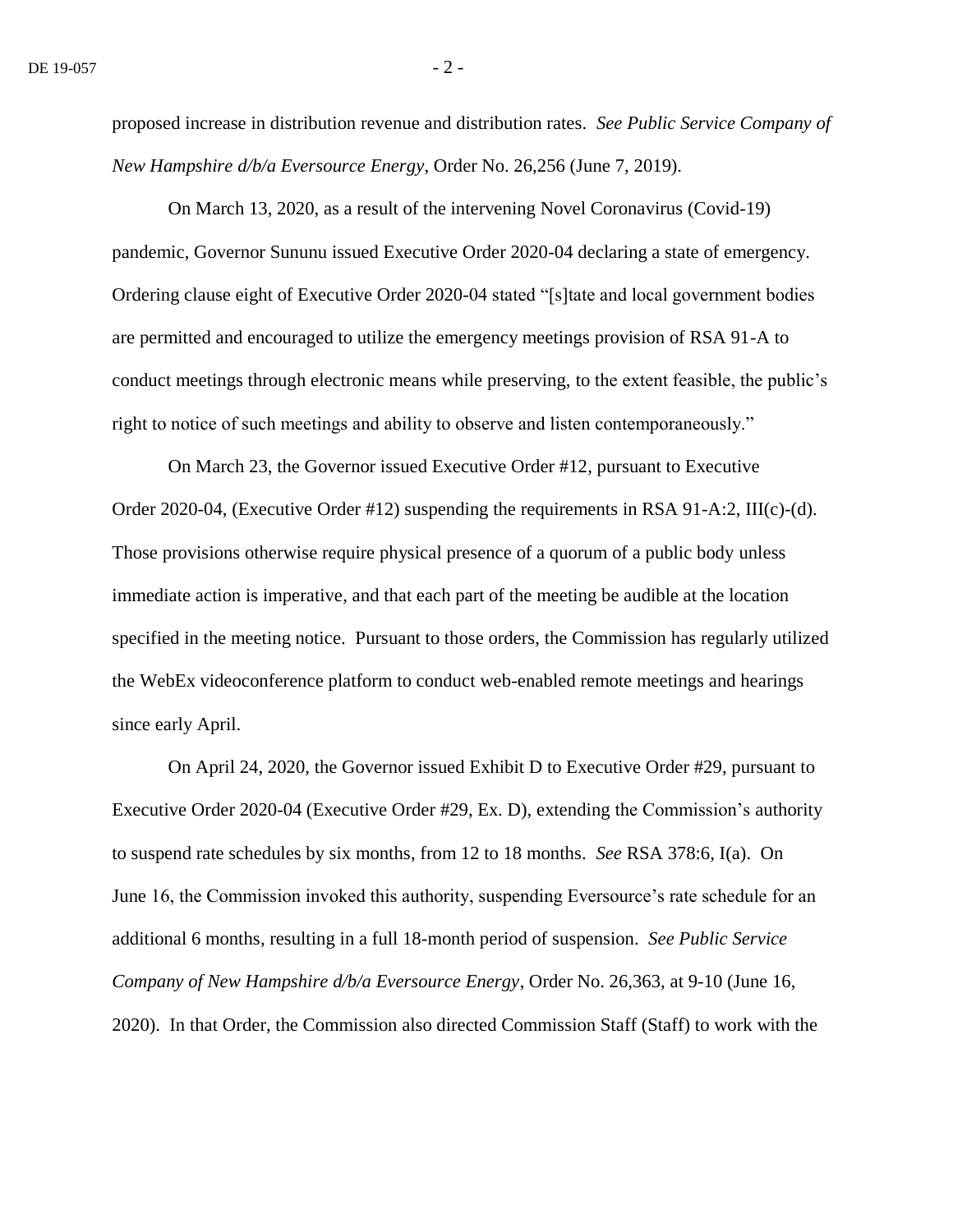parties to develop and propose a procedural and hearing schedule in order to resolve this matter as expeditiously as possible. *Id*. at 10.

On June 19, 2020, Staff submitted a proposed procedural schedule for hearings on the merits. Staff stated that it expected the matter to be fully litigated, and requested 20 days for hearings in August, September, and October. On July 7, the Commission issued a Secretarial Letter (Secretarial Letter) approving Staff's proposed procedural schedule. The Commission scheduled 20 days of hearings beginning on August 19, and ending October 30. The Commission found that the schedule was in the public interest, and stated that the merits hearings would be conducted in accordance with the Commission's remote hearing guidelines for the merits hearings in this docket, which would be issued in due course.

On July 17, 2020, the OCA filed a Motion for Rehearing or Reconsideration (Motion) of the July 7 Secretarial Letter. On the same date, Clean Energy New Hampshire filed a response to the Motion stating that it supported and joined the Motion. No other party filed an objection or response to the Motion.

The Motion and subsequent docket filings, other than any information for which confidential treatment is requested of or granted by the Commission, are posted on the Commission's website at [https://www.puc.nh.gov/Regulatory/Docketbk/2019/19-057.html.](https://www.puc.nh.gov/Regulatory/Docketbk/2019/19-057.html)

# **II. SUMMARY OF THE OCA's MOTION**

The OCA requested rehearing or reconsideration of the Commission's Secretarial Letter. Motion at 1. The OCA identified inconveniences and delays related to web-enabled remote hearings including technical interruptions, issues relating to audio quality, delays attributable to court reporter interruptions, and participant challenges to mute and unmute. *Id.* at 3-4. The OCA stated that the Secretarial Letter is a "decision" within the meaning of RSA 541:3. *Id.* at 8.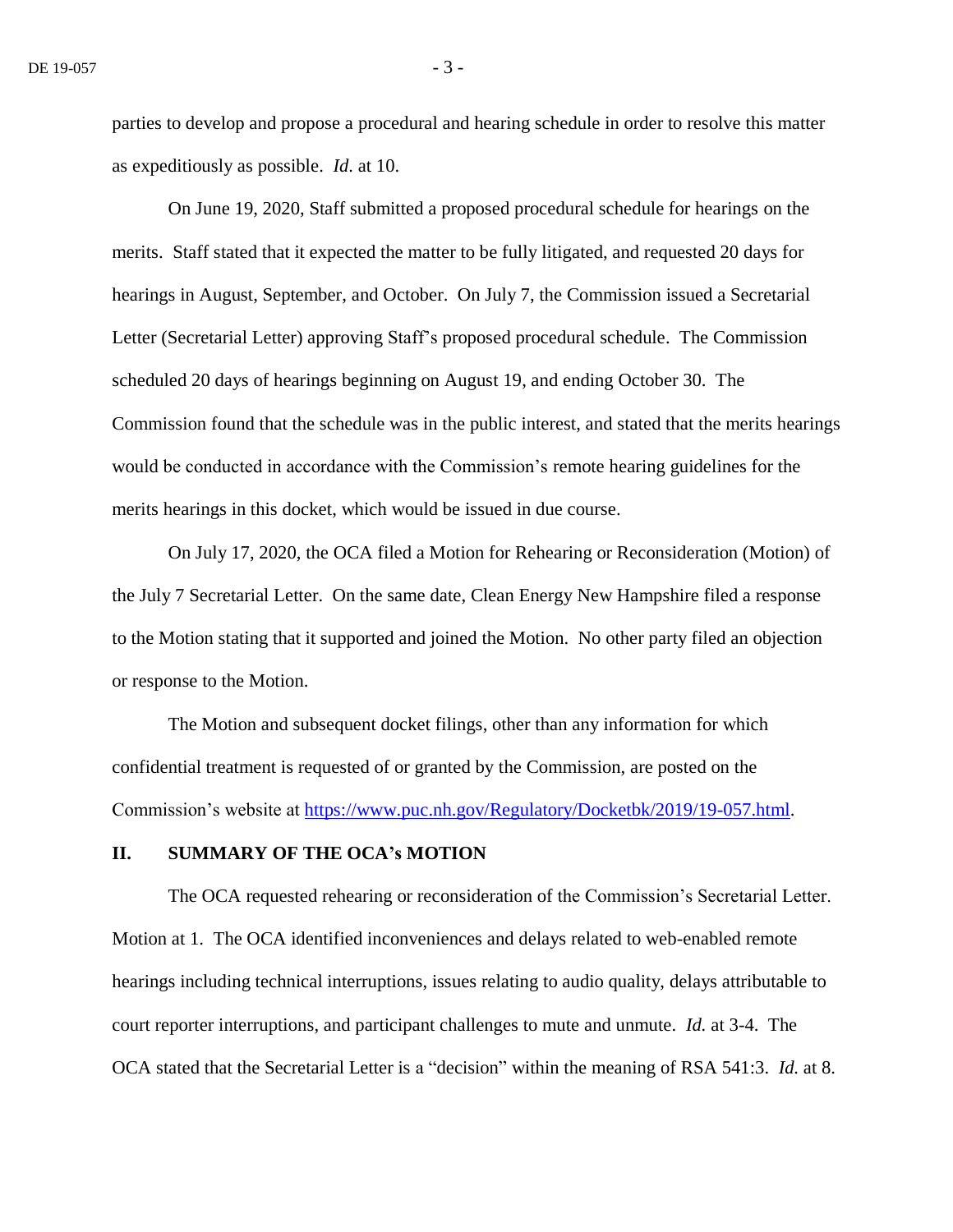The OCA argued that good reason exists to grant rehearing of the Secretarial Letter. The OCA asserted that rehearing is appropriate because the Commission's decision violates: (1) its own procedural rules; (2) its enabling statutes; and (3) the due process clauses of the New Hampshire and federal constitutions.

Regarding the Commission's procedural rules, the OCA argued that web-enabled remote hearings violate N.H. Admin. R., Puc 201.02(a). *Id.* at 8. The OCA stated that this provision specifies that the Commission "shall conduct all hearings at its offices in Concord." *Id.* The OCA argued that there is a distinction between meetings and hearings, and that Executive Order #12 applies only to meetings. *Id.* The OCA argued that the standard for rules waiver under Puc 201.05 cannot be met in this case because use of the WebEx platform would amount to a significant disruption to the "orderly and efficient resolution" of the case. *Id.* at 9.

Regarding the Commission's enabling statutes, the OCA argued that RSA 378:7 requires that the Commission determine just and reasonable rates after a hearing, and that a WebEx videoconference is not a hearing. *Id.* at 9-10.

Regarding its claim of due process violation, the OCA stated that the "classic formulation" of when and how due process rights apply in an administrative law context requires the consideration of: (1) "the private interests that will be affected by the official action," (2) "the risk of an erroneous deprivation of such interest through the procedure used, and the probable value, if any, of additional or substitute procedural safeguards," and (3) "the Government's interest, including the function involved and the fiscal and administrative burdens that the additional or substitute procedural requirements would entail." *Id*. at 11-12 (citing *Mathews v. Eldridge*, 424 U.S. 319, 334-35 (1976)) (*Mathews)*. The OCA argued that the collective interests of individuals in the cost to obtain electricity, as represented by the OCA, is significant. *Id.*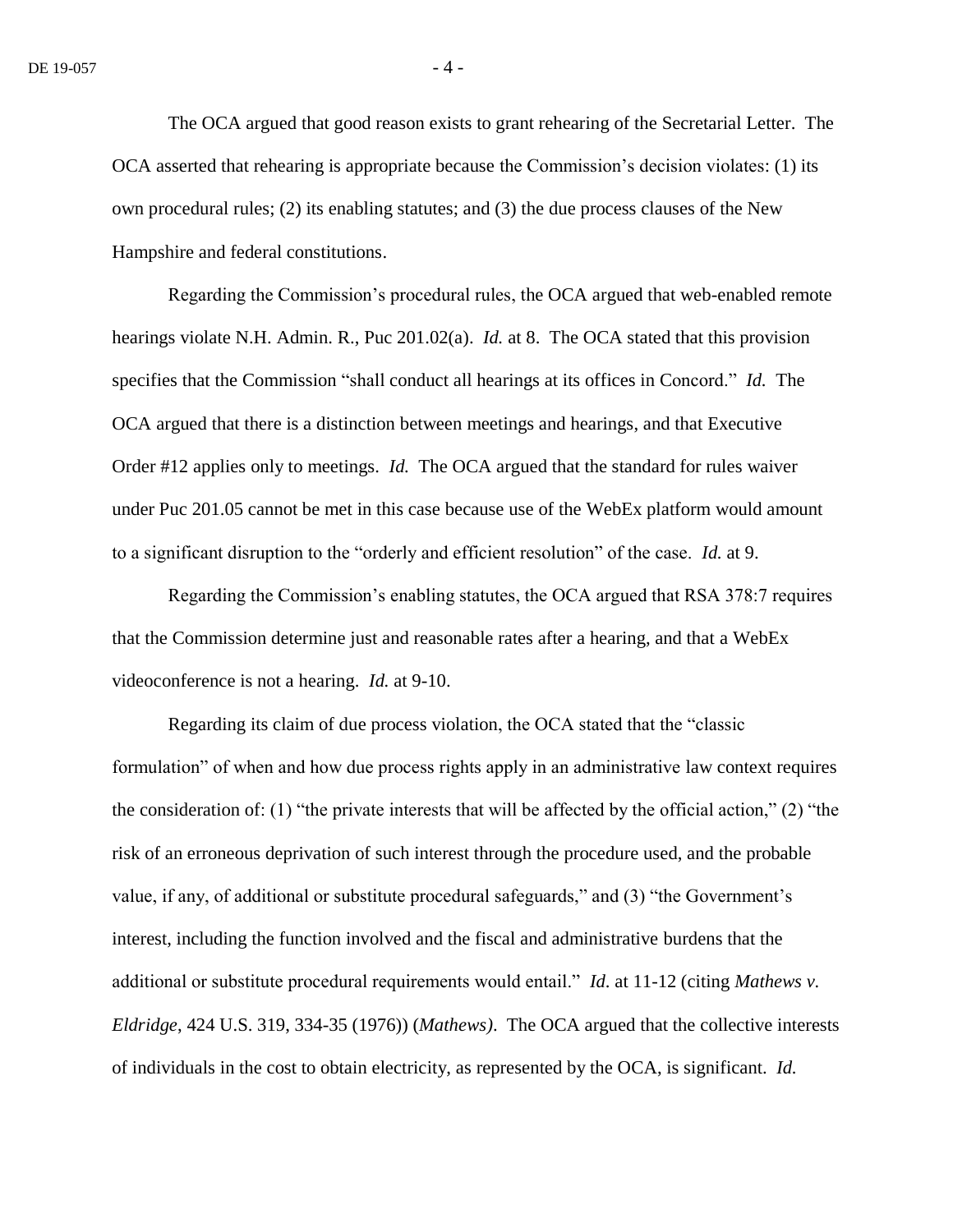at 13. The OCA acknowledged that the Commission already offers substitute procedural safeguards such as halting proceedings in response to technological issues and offering limited technical assistance. *Id.*

The OCA requested that the Commission grant rehearing and convene the parties to discuss alternatives to proceeding through web-enabled remote hearings on the WebEx platform. *Id.* at 15-16. The OCA suggested that those alternatives might include in-person hearings at an alternative location that would allow for social distancing, in-person hearings with designated participants participating remotely, in-person hearings with parties having the option to participate remotely, dividing the hearings into discrete segments that are effectively treated as separate proceedings, and/or taking steps to induce meaningful settlement discussions. *Id.* at 16-17.

## **III. COMMISSION ANALYSIS**

Pursuant to RSA 541:3, the Commission may grant rehearing or reconsideration when a party states good reason for such relief. Good reason may be shown by identifying new evidence that could not have been presented in the underlying proceeding, *O'Loughlin v. N.H. Personnel Comm'n*, 117 N.H. 999, 1004 (1977), or by identifying specific matters that were "overlooked or mistakenly conceived" by the Commission, *Dumais v. State*, 118 N.H. 309, 311 (1978). A successful motion for rehearing does not merely reassert prior arguments and request a different outcome. *Abenaki Water Company, Inc. – Rosebrook Water System*, Order No. 26,312 at 8 (November 27, 2019). We find that the OCA has not stated good reason to grant rehearing.

As a preliminary matter, the specific determination for which the OCA seeks rehearing is that the merits hearings "'will be conducted in accordance with the Commission's Remote Hearing Guidelines, which will be issued in due course.'" Motion at 2 *quoting* Secretarial Letter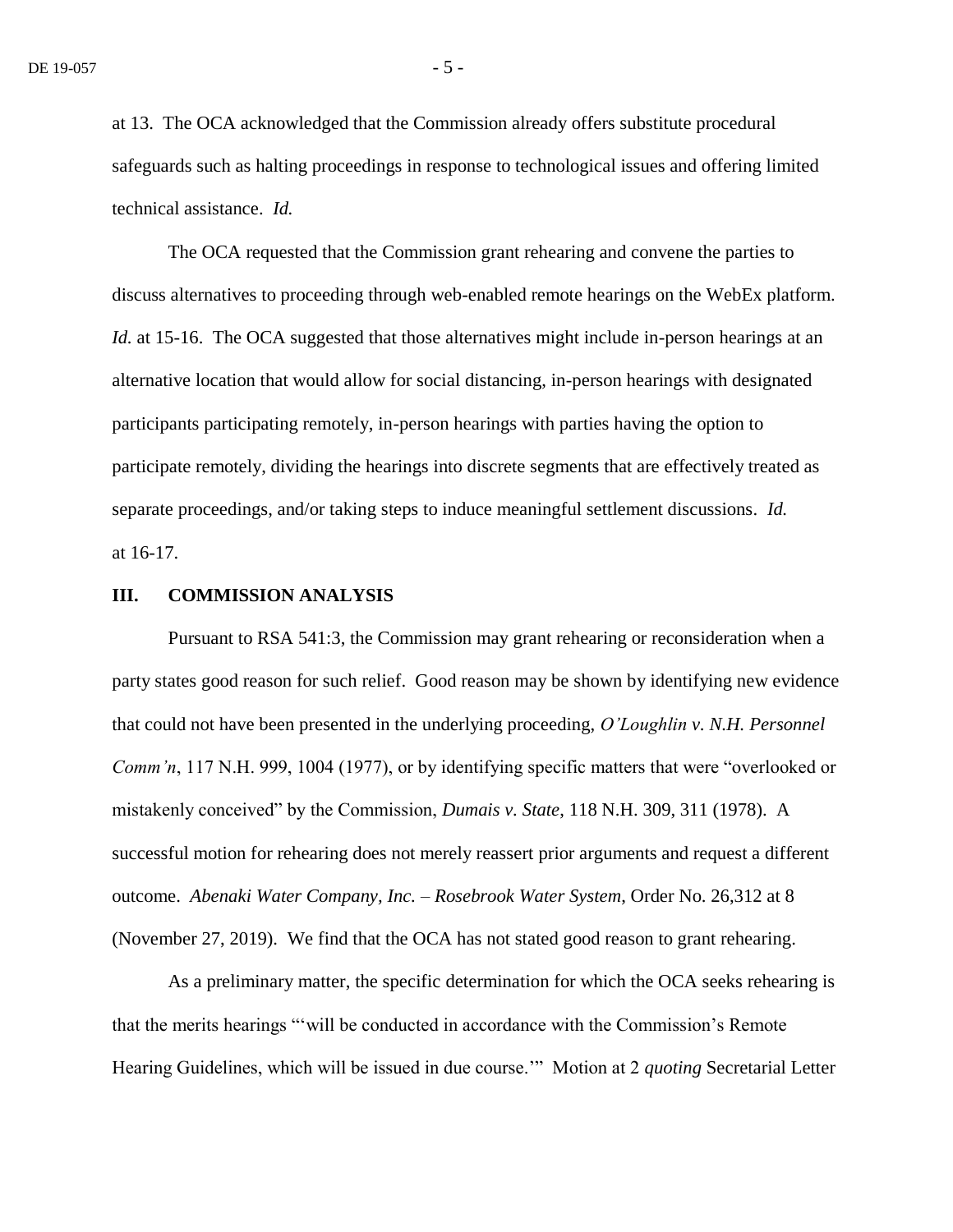at 1. We have not yet issued a secretarial letter containing remote hearing guidelines for the merits hearings in this proceeding; consequently, the OCA's motion for rehearing is premature, and we deny the motion on that basis. For the sake of administrative efficiency, we nonetheless address the substantive arguments in the OCA's motion, and deny rehearing on those substantive arguments as well.

Pursuant to the terms of Executive Order #29, Ex. D, this matter must be resolved as expeditiously as possible, and no later than 18 months from the date that the tariff was originally proposed to go into effect. Delaying the start of hearings in this matter any further is not feasible.

The COVID-19 public health emergency has made holding in-person hearings at the Commission's Offices in Hearing Room A, especially hearings with multiple parties, physically impossible. The OCA presented no information to indicate this situation is likely to change before the deadline to resolve this matter passes. The Commission's Executive Director sought and was unable to locate alternate privately-owned or State-owned properties to host 20 days of in-person hearings in a socially distanced manner. Web-enabled remote hearings, despite the novel challenges they present, provide the most expeditious and safe way for the Commission to hear and resolve this matter under the applicable deadlines.

Relating to the applicability of Puc 201.02(a), we exercise our authority under Puc 201.05 to waive Puc 201.02(a) to accommodate web-enabled remote hearings. In light of the COVID-19 public health emergency, and the Governor's emergency orders identified above, we find that conducting web-enabled remote hearings protects the health of the public, the parties and witnesses, and the individuals who work for the Commission. In addition, web-enabled remote hearings expand public access to observe and listen to Commission proceedings and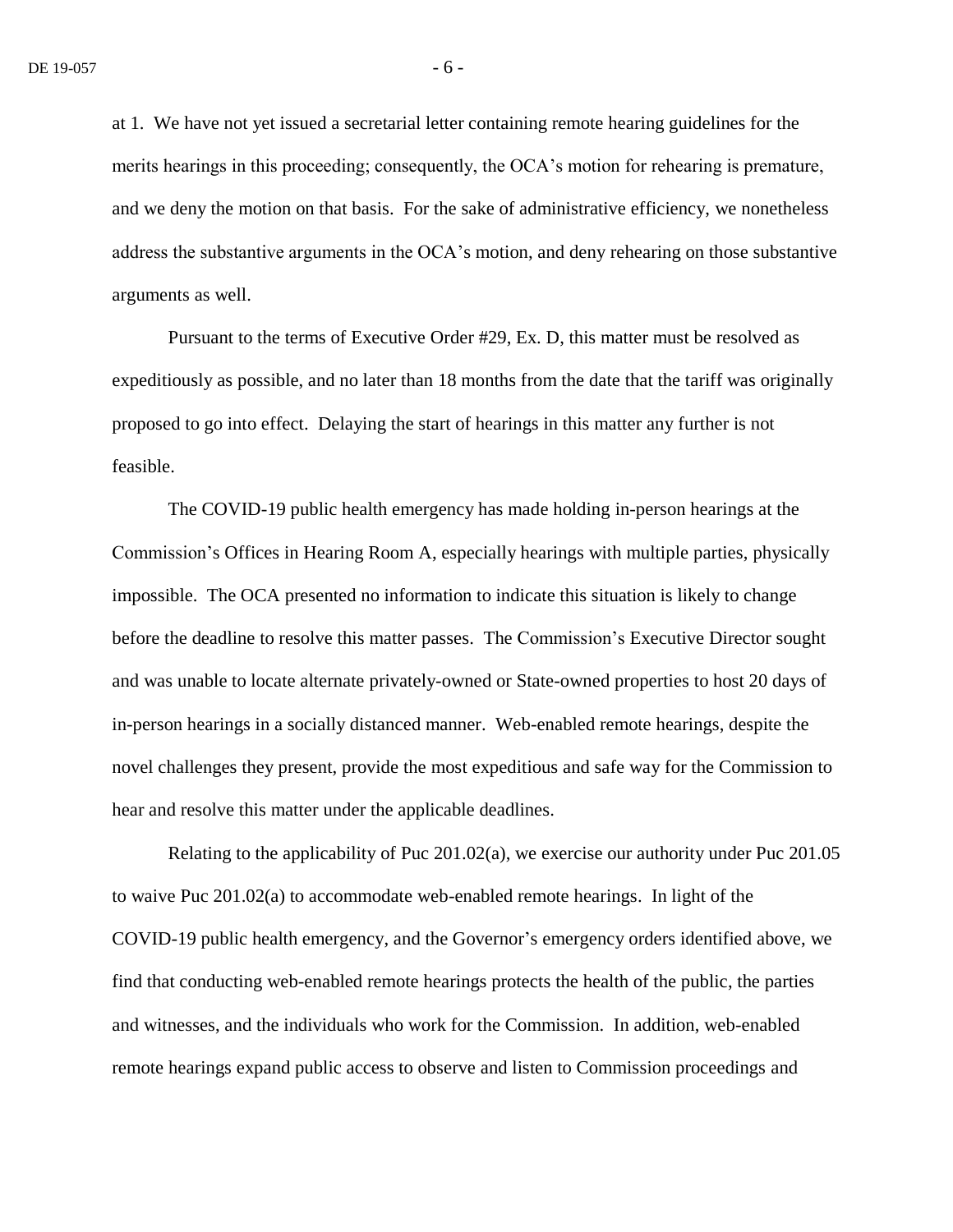prevent witnesses and party representatives from unnecessarily crossing municipal, county, and state boundaries to attend hearings, decreasing risk of transmission of COVID-19. As such, we find that conducting web-enabled hearings meets the public interest standard and promotes rather than disrupts the orderly and efficient resolution of this matter.

Next, the OCA's statutory arguments do not state good cause for rehearing. Even if the Administrative Procedures Act were the only applicable statute, that statute does not require a particular location or physical presence for hearings. *See*, RSA 541-A *et seq*. Although RSA 363:15 requires the Commission be provided "with a suitable room in which it *may* hold hearings" (emphasis added), a plain reading of this statute creates a permissive option for the Commission, not a requirement of a physical presence within a particular room. The State of New Hampshire has provided the Commission with the Webex platform to host meetings and hearings during this public health emergency, as such it is analogous to a State provided room suitable to hold hearings.

Lastly, we turn to the OCA's due process arguments. *Mathews* identifies appropriate factors to consider in evaluating due process within an administrative forum under normal circumstances. Regarding the second factor, we note that the OCA made no claim that web-enabled remote hearings deprive it of notice or the ability to present its case. The OCA's alleged due process violations boil down to the argument that technological limitations, difficulties, and delays may make participation more challenging. We do not agree that the inconveniences identified by the OCA, which will be experienced by all parties, amount to a due process violation. We also question whether the *Mathews* factors are the proper standard to evaluate a process that is tailored to executive orders issued in response to a public health emergency. We note that New Hampshire trial courts, which also use WebEx for web-enabled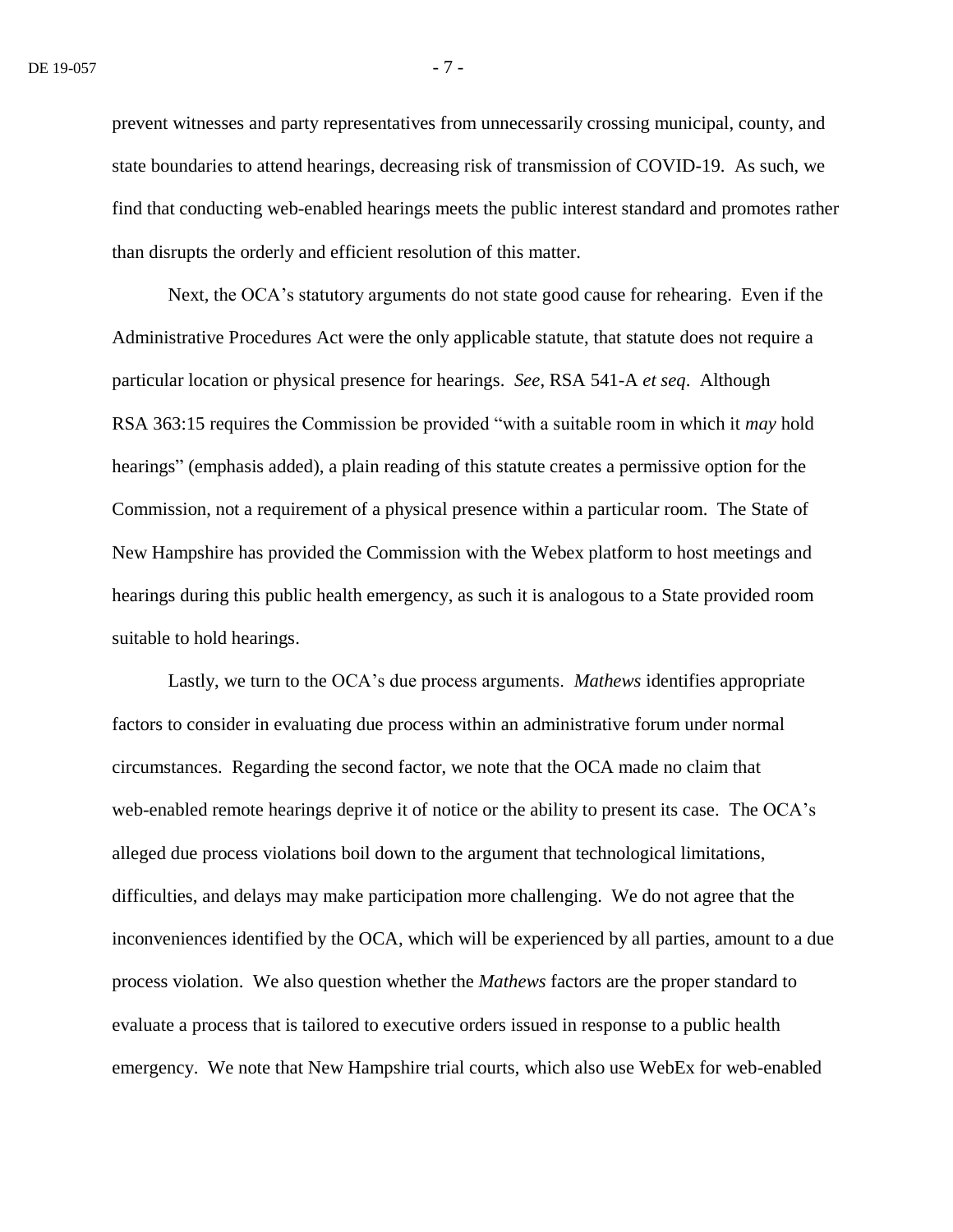remote hearings, have applied a more deferential standard to review constitutional claims against the State during this public health crisis. In *Cooper v. Sununu*, the Court considered plaintiff's constitutional challenges to an emergency mask ordinance, including a due process challenge, under a more deferential standard of review established under *Jacobson. <sup>1</sup> Cooper v. Sununu*, Hillsborough Cty. Super. Ct., Southern Dist., 226-2020-CV-00266, at 7-11 (July 13, 2020). In *Binford, et. al. v. Sununu,* the Court applied a more deferential two-prong test from *Avino<sup>2</sup>* to determine whether executive orders suspending civil liberties pass constitutional muster during a state of emergency. *Binford, et. al. v. Sununu*, Merrimack Cty. Super. Ct., 217-2020-CV-00152, at 11-12 (June 18, 2020). We are not persuaded that the OCA made a substantial showing of a due process violation under the *Mathews* factors, let alone under the standards that take into consideration the public health emergency that is the proximate cause of the challenged procedures. As such, we find that the OCA's due process arguments do not state good cause to grant reconsideration or rehearing.

As the OCA acknowledged, we proactively provide procedural safeguards during web-enabled remote hearings. Past practices of stopping proceedings when parties or members of the public cannot participate or observe, as well as utilizing a web moderator to aid in technical matters, will continue to be implemented throughout the hearings in this matter. Additional safeguards and processes will be outlined in a forthcoming Secretarial Letter.

The Commission also plans to facilitate a technology day event on WebEx to allow all parties, witnesses, and members the public who will attend the hearings to learn more about the web-enabled remote hearing platform, and to have their technical questions answered by the appropriate Commission and State staff. This event shall take place on August 12, 2020,

 1 *Jacobson v. Massachusetts*, 197 U.S. 11 (1905)

<sup>&</sup>lt;sup>2</sup> *Smith v. Avino*, 91 F.3d 105 (11<sup>th</sup> Cir 1996)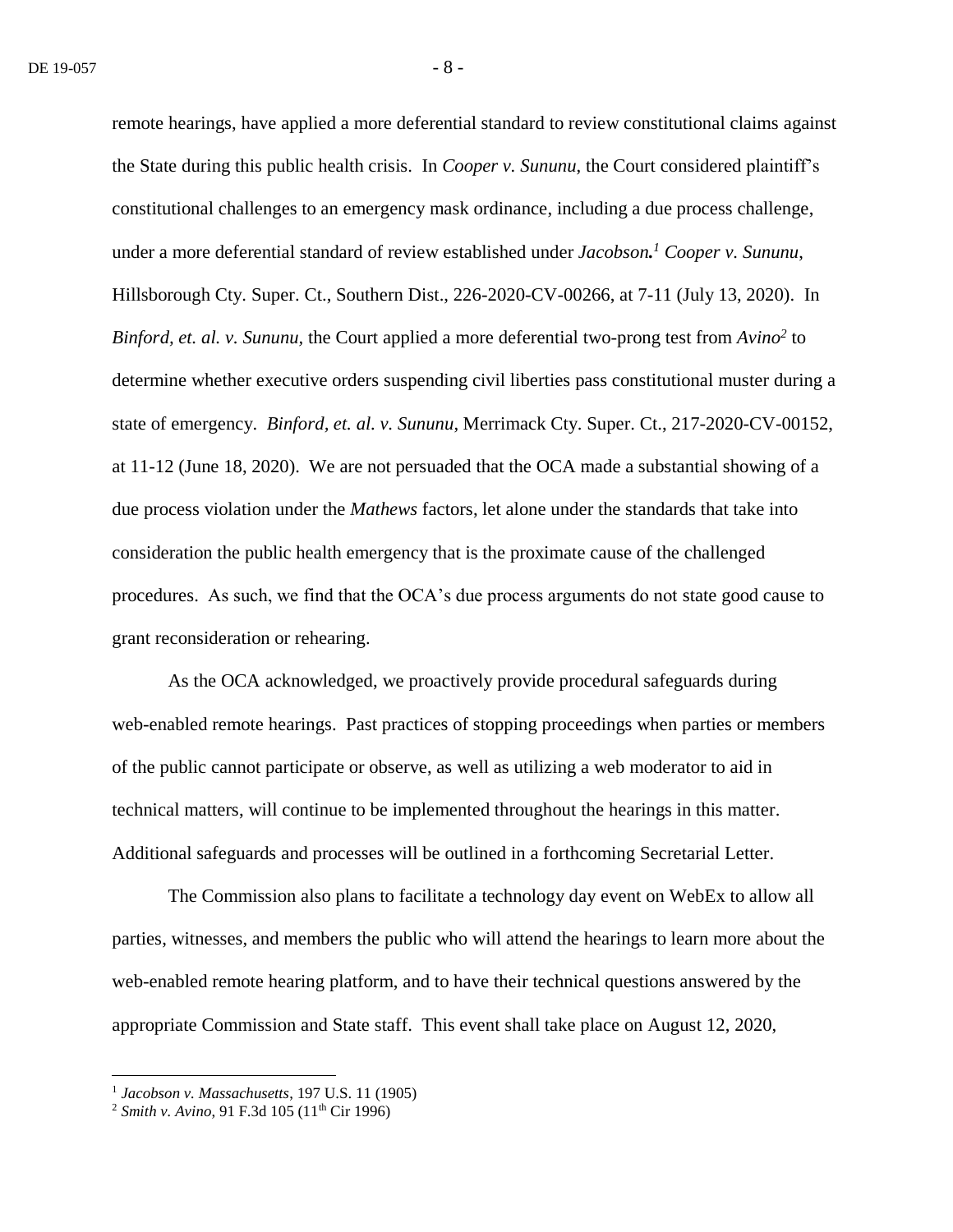beginning at 10:00 a.m., and be available for not less than one hour. Parties will be provided with a link to this event. All parties and participants are encouraged to participate.

## **Based upon the foregoing, it is hereby**

**ORDERED**, that the Motion for Rehearing or Reconsideration of the Office of the

Consumer Advocate is hereby DENIED; and it is

**FURTHER ORDERED**, that N.H. Admin. R., Puc 201.02(a) is WAIVED as necessary

to accommodate web-enabled remote hearings in this matter; and it is

**FURTHER ORDERED**, that Commission Staff shall facilitate a technology day event

on August 12, 2020, at 10:00 a.m. as described in the body of this order.

By order of the Public Utilities Commission of New Hampshire this tenth day of August, 2020.

Dianne Martin Chairwoman

Kathre Kathryn M. Bailey

Commissioner

Michael S. Giaimo Commissioner

Attested by:

Debra A. Howland Executive Director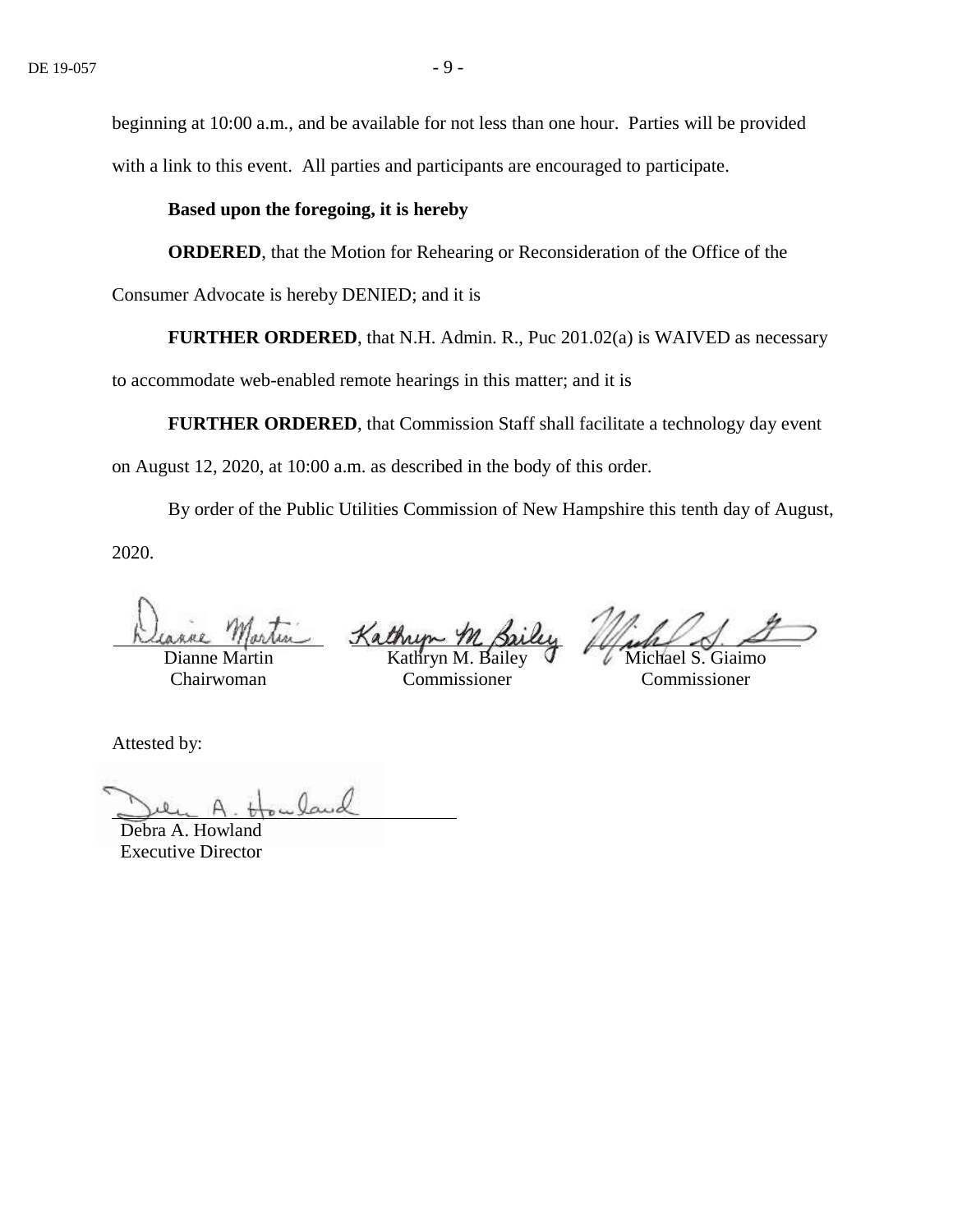# Service List - Docket Related

Docket#: 19-057

Printed: 8/10/2020

Email Addresses

ExecutiveDirector@puc.nh.gov palvarez@wiredgroup.net suzanne.amidon@puc.nh.gov robert.bersak@eversource.com mbirchard@keyesfox.com aboyd@acadiacenter.org brianna@cleanenergynh.org james.brennan@oca.nh.gov kelly@cleanenergynh.org brian.buckley@puc.nh.gov rburke@nhla.org mcampbell@keeganwerlin.com richard.chagnon@puc.nh.gov pradip.chattopadhyay@oca.nh.gov jessica.chiavara@eversource.com john@johncoffman.net roger@fsconline.com kristi.davie@eversource.com johndefever@yahoo.com kurt.demmer@puc.nh.gov allen.desbiens@eversource.com paul.dexter@puc.nh.gov troy.dixon@eversource.com jdonahue@preti.com pearl.donohoo-vallett@brattle.com jay.dudley@puc.nh.gov Stephen.Eckberg@puc.nh.gov eemerson@primmer.com matthew.fossum@eversource.com tom.frantz@puc.nh.gov mhorne@hcc-law.com tklaes@blueridgecs.com donald.kreis@oca.nh.gov erica.menard@eversource.com tmlarkinassociates@gmail.com madeleine@cleanenergynh.org karen.moran@puc.nh.gov scott@sjmuellerlaw.com dmullinax@blueridgecs.com rnelson@strategen.com elizabeth.nixon@puc.nh.gov amanda.noonan@puc.nh.gov